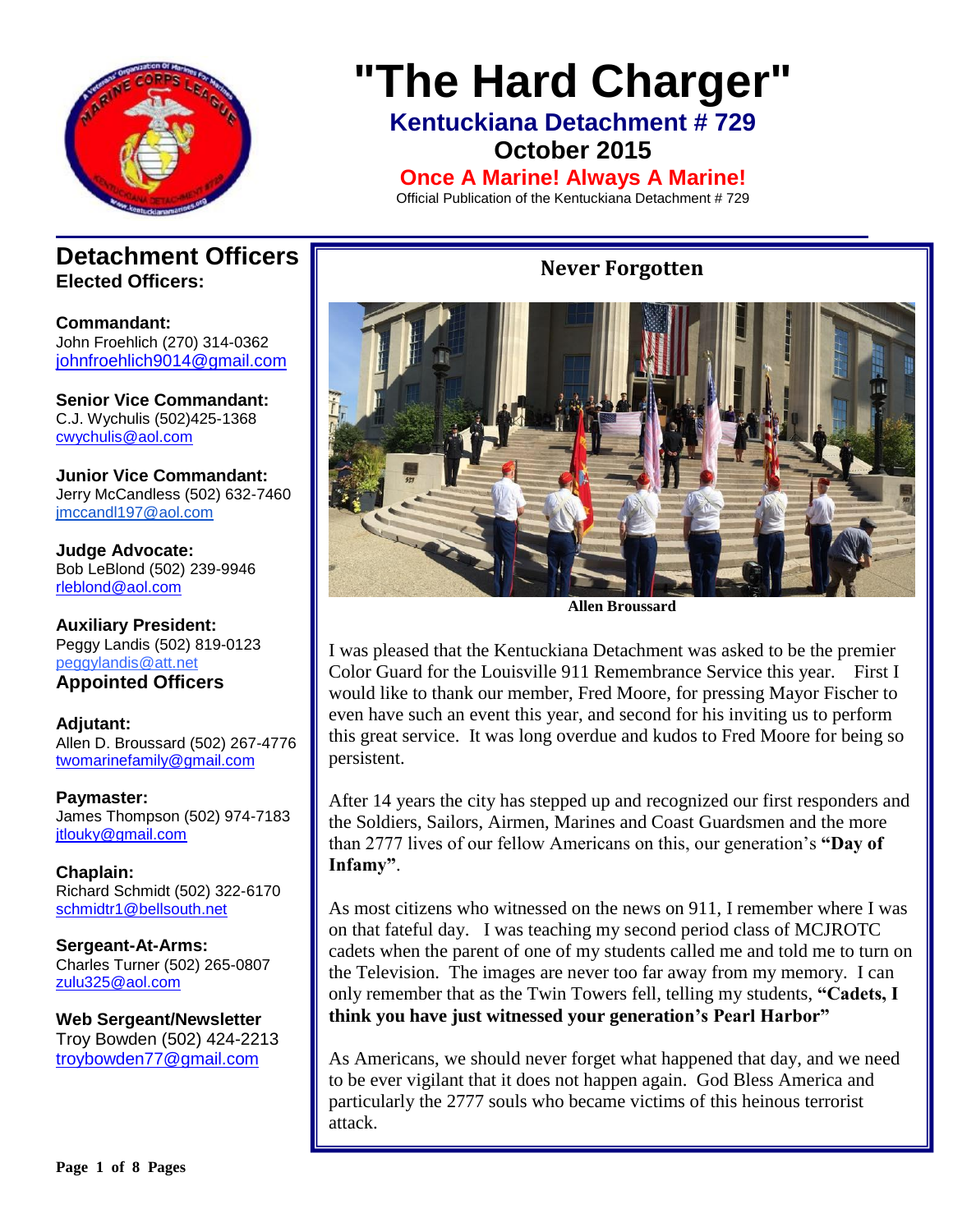## **The Commandant's Corner Message from John Froehlich**

#### October Commandant Message

Today is September 11. I hope you offered a prayer for those who were lost and their families. By the time you read this, September 21 has come and gone, the votes are in and I have no idea of the outcome. As Rett Butler said to Scarlett… 'Frankly my dear, I don't give a damn!" Whatever the outcome, I am only concerned about one thing, **the GOOD OF THE LEAGUE**. That should be all a good Marine is concerned about.

"You got skin in the game?" Yep, I am talking to you Marine. How about you sit down a minute and make a list of all your League related activities over the last 6 months, excluding our monthly meeting. Now, how many hours does that total. Are there any high rollers in the crowd? Think about it. We all know that every good Marine had an aversion to volunteering, but that was when we were young and stupid. We now know that nothing happens without volunteers. This Detachment has a long proud history of service to our members and the community. And Marines, a biggie is coming up, Toys for Tots and it is an **"all hands on deck"** operation. Please devote some time to this operation during the next three months. Toys for Tots is one of our biggest manpower (and lady-power) demanding projects.

There are a number of other potential projects we could consider. Part of the mission of our League is the spread of that spirit of patriotism. How bout we join with the Ladies Auxiliary to develop some kind of grade school level program promoting patriotism, maybe poster contest or essay writing, offering certificates and prizes, such as a family pass to the Frazier Museum. Maybe offering Color Guards for school functions, Scouting Courts of Honor, or opening game of the season. Recently, a teacher at my grandson's grade school told she was appalled at how children went about raising and lowering the flag, until she got to the  $7<sup>th</sup>$  grade boys who she knew had been my Cub Scouts for 5 years. They knew the drill. Just takes a little training. How about offering flag etiquette classes? These and other League activities will help to increase our visibility in the community and attract new members. Now, I will see your 2 and bump you 5!

SEMPER FI

|                         | -- UPCOMING EVENTS --<br><b>Marines Proudly Serving Our Community</b><br>October 2015                              |  |
|-------------------------|--------------------------------------------------------------------------------------------------------------------|--|
| <b>ROVING MESS:</b>     | 13 October 2015 at 11:00 AM<br>Hibachi Sushi Japanese Buffet located at 5316 Bardstown Road<br>Louisville, KY      |  |
|                         | Please RSVP to Bob LeBlond 502-239-9946 or Email rleblond@aol.com                                                  |  |
| <b>BOARD MEETING:</b>   | 14 October at 1830 (Wednesday)<br><b>Ross &amp; Company Offices</b><br>800 Envoy Circle<br>Louisville, KY 40299    |  |
| <b>GENERAL MEETING:</b> | 19 October 2015, 1900 hrs (Monday)<br><b>Buechel Women's Club (BWC)</b><br>3758 Pulliam Dr<br>Louisville, KY 40218 |  |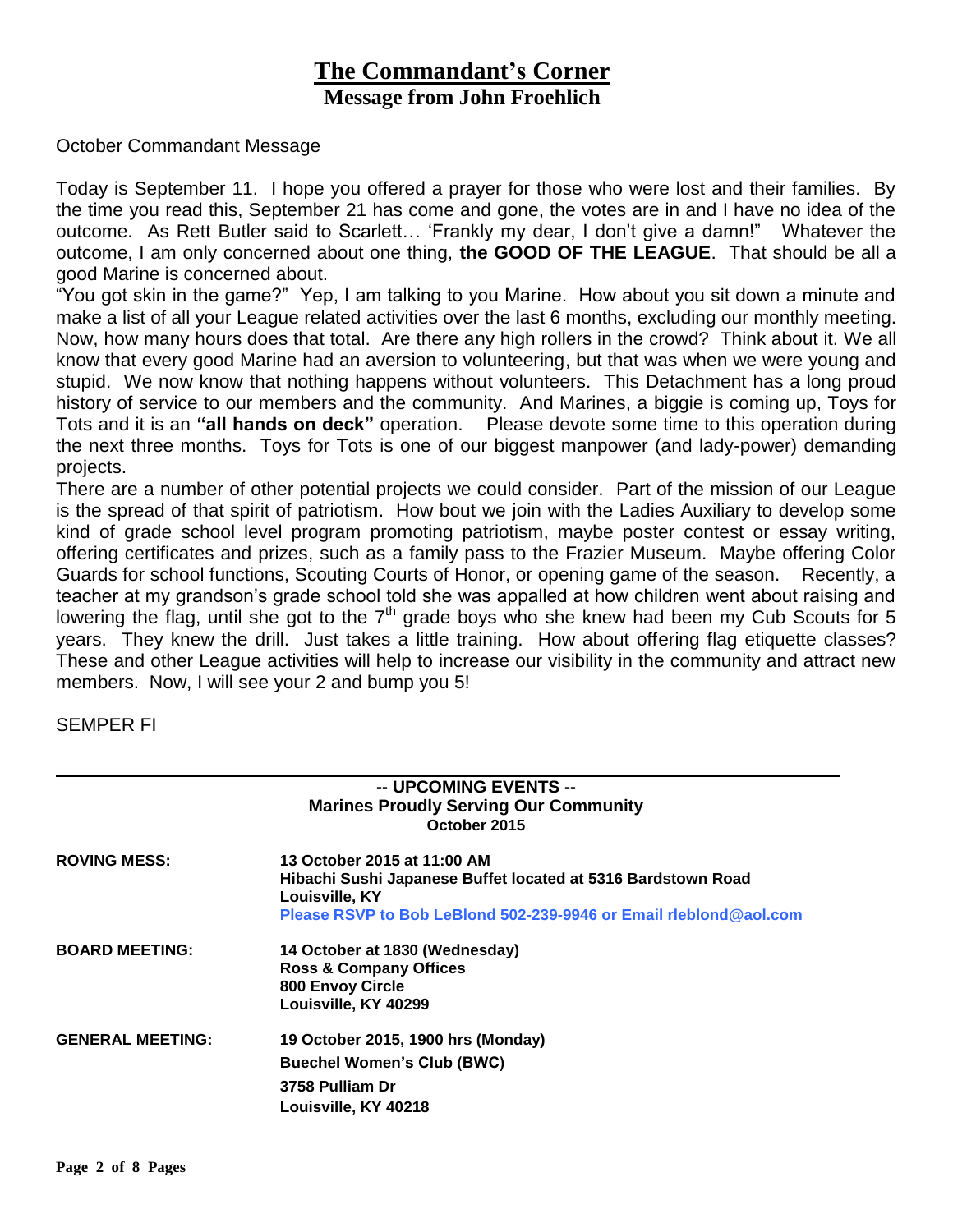# OCTOBER 4 DINNER CRUISE

Last year's Dinner Cruise was a tremendous success. Everyone said, "Are we going to do it again"? Yes we are! Sunday October 4, Departing Captain's Quarters on River Road, the cruise will go from 1 pm to 4 pm. Check in is between 12 noon and 12:30 pm. Cost is \$20.00 per person and reservations must be called in to Nancy Wallace 502-245-5615 and paid for by the September 21 meeting in order to assure seats. Tickets limited to 120, Marine and one guest, to avoid the overcrowding we experienced last year. After 21 September, sales will be open to other Leagues, friends and family.

### **MESSAGE FROM THE CHAPLAIN NEVER FORGET 09.11.2001**

This past month the Marine Corps League (MCL) Color Guard participated in the 911 Memorial Service held in downtown Louisville. It was well attended by Military, Law Enforcement, Firemen, First Responders, ROTC, elected officials and the community. Fred Moore, one of our MCL members, had presented the idea of a 911 Memorial Service to Mayor Fisher, noting that Louisville had never had a 911 memorial in fourteen years! The Mayor responded by giving Fred the responsibility to coordinate the event which was very successful. We all need to congratulate Fred for making a real difference in our community.

The color guard included: Al Broussard, Bill Taylor, CJ Wychulis, Wayne Hall, Troy Bowden and Richard Schmidt. The color guard consisted of two rifles, the American flag, Marine Corps flag, one flag with all the names of the first responders who died and another flag with all the names of the civilians that died. There was a moment of silence which was coordinated throughout the county to remember that fateful day. Following the opening ceremonies we all assisted in placing 2,977 flags in the memorial park area on Jefferson Street.

**Richard Schmidt Chaplain MCL [\(schmidtr1@bellsouth.net\)](mailto:schmidtr1@bellsouth.net)** As I stood there and the ceremony proceeded I had a flood of thoughts and emotions. The sky was so blue, the air fresh and it felt so good to be alive!!! I felt proud to be an American surrounded by other Americans who love and serve this country. But there was this sad melancholy feeling that seemed to catch in my throat and the tears came to my eyes as they played America the Beautiful.

I am so glad that Fred was inspired to lead us in this memorial service. We need to remember 911 and what it means to America. Wars and battles have been fought overseas by American soldiers but 911 saw nearly three thousand civilians killed on American soil. It marked a new chapter in our history where Americans awakened to an America that is under attack.

The aftermath of 911 saw churches fill with people who turned to God for help. It reminded us that we needed God as some had forgotten Him. But time has passed and many have forgotten the lessons learned. It is so important that we do not forget!

**Proverbs 3:1-2** *"My son, do not forget my teaching, but keep my commands in your heart"*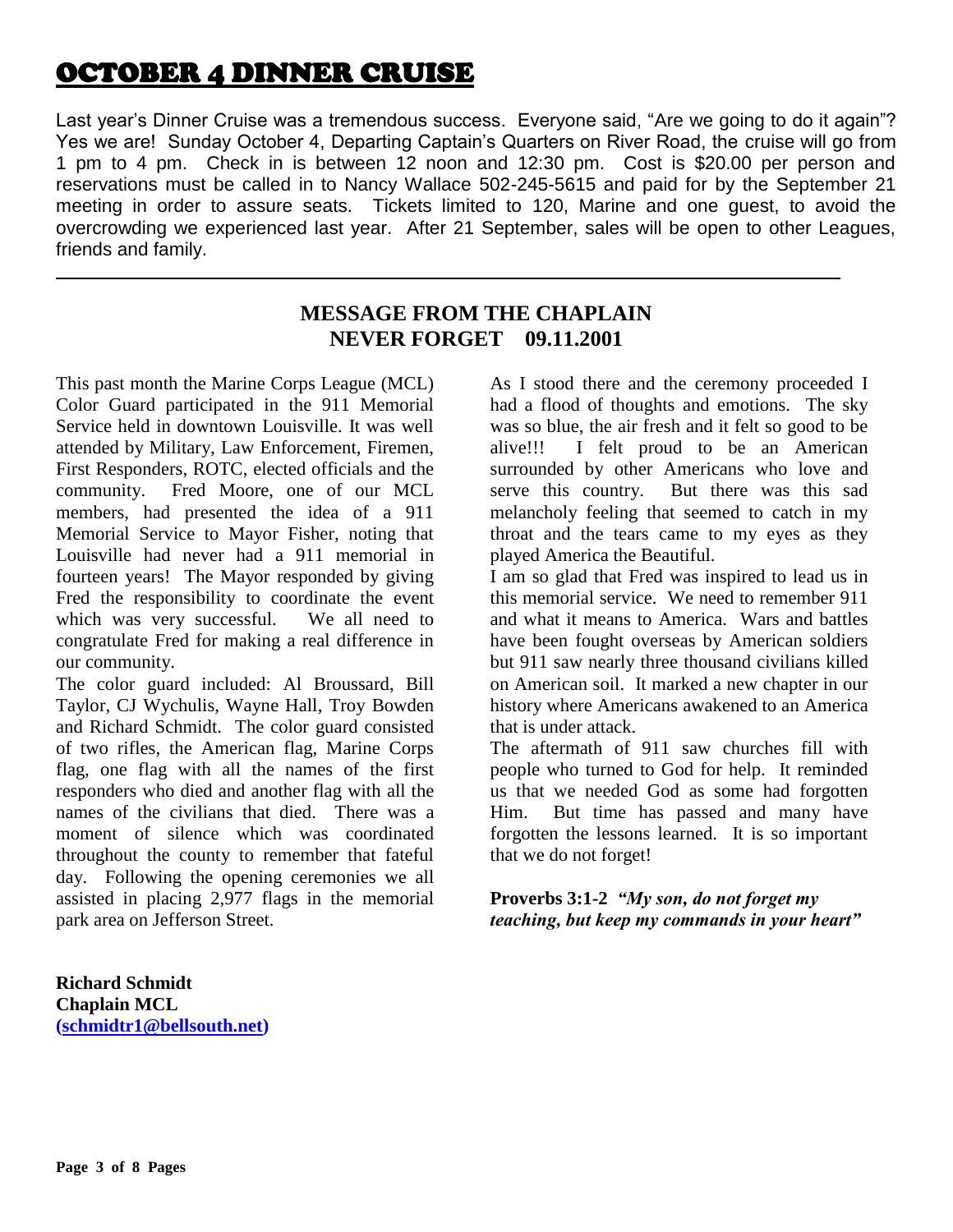# DETACHMENT 729 WELCOMES NEW MEMBERS



 **Richard K. Borders****Eric A. Shrader** 



# MEMBERS RECEIVE AWARDS



Commandant John Froehlich receives plaque from National Headquarters, celebrating 1st place Recruiting Plaque, streamer for 100% membership (maintaining our membership over the past year) and Certificate of excellence from National, in the largest Division of Detachment's in excess of 201 members. Kentuckiana Det recruited 27 new and re-instated members in FY-2015.

Additionally, Junior Past Commandant Bob Cross received the National Distinguished Citizen's Medal Gold (highest award presented to an individual by National Headquarters).

Also recognized but not in attendance at the State Conference were Mike Maloney (Distinguished Citizen's Medal (Silver) awarded by Department Commandant Zeddie Harmon.

Ron Snyder (**Department Recruiter of the year Medal**)

Bob Ross (Individual Meritorious Commendation Medal for superior recruiting by Department Commandant)

These members will be presented their awards at the October meeting.

**WELL DONE, Marines!!!!**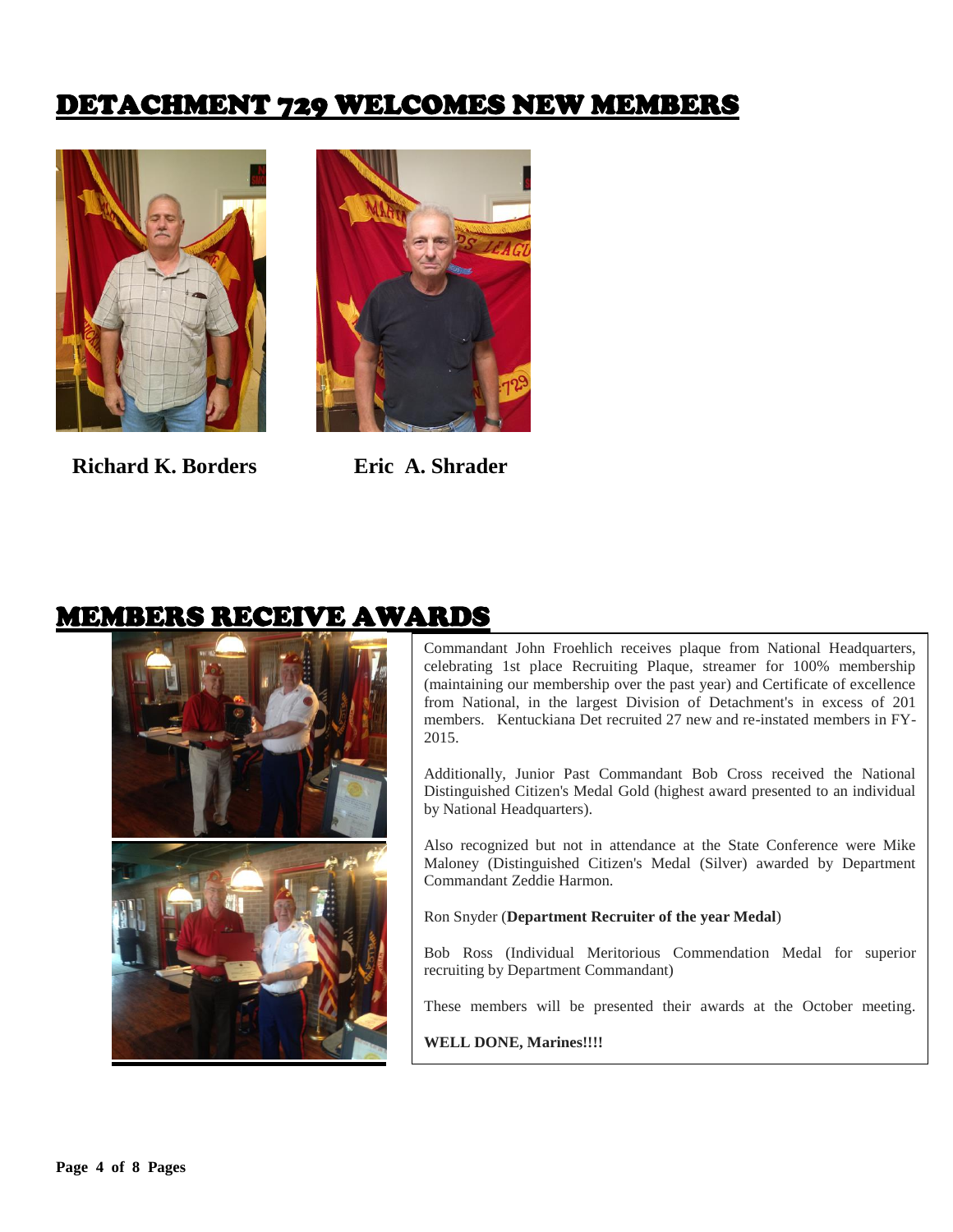# MEMBER WARREN DIFFEY



From time to time, members of our Marine Corps family in Kentucky are in need of help. During December 2014, the Marine Corps League (MCL), Kentuckiana Detachment #729, brought to the attention of our local Marine Corps community the plight of Warren Diffey, a Marine Corps veteran (Operation Iraqi Freedom) and MCL Lifetime Member, whose infant daughter (Malena Alexandra) was born with an atrioventricular septal defect (AVSD), a condition of the heart in which there are holes between chambers, and the valves that control the flow of blood between these chambers may not be formed correctly. This means that blood flows where it normally should not be able to, and extra blood flows to the lungs. Although there was health and medical insurance in place to cover major expenses associated with multiple future surgeries to repair and rebuild his infant daughter's heart, copays for numerous physicians' visits and medical examinations had taken a toll on limited family income.

MCL, Kentuckiana Detachment #729, initiated a fund raising effort to assist Warren Diffey with multiple miscellaneous healthcare expenses stemming from his infant daughter's medical crisis, through which significant support was provided in the **true spirit of "Marines taking care of their own."** This wonderful effort was instituted by C. J. Wychulis, MCL Kentuckiana Detachment #729, who was beaming with pride and satisfaction as Malena smiled at the MCL membership, which had played a supportive role in her fight to achieve sound health.

#### **AUXILIARY NEWS Peggy Landis-PRESIDENT** [\(peggylandis@att.net\)](file:///C:/Users/Bob/AppData/Local/Microsoft/Windows/Temporary%20Internet%20Files/Content.IE5/E9IEDDJK/peggylandis@att.net) **HELLO LADIES:**

**\_\_\_\_\_\_\_\_\_\_\_\_\_\_\_\_\_\_\_\_\_\_\_\_\_\_\_\_\_\_\_\_\_\_\_\_\_\_\_\_\_\_\_\_\_\_\_\_\_\_\_\_\_\_\_\_\_\_\_\_\_\_\_\_\_\_\_\_\_\_\_\_\_\_\_\_\_\_\_\_\_\_\_\_\_**

The boat ride is this Sunday October 4, be there 12:00 Noon, boat leaves at 1:00 returns at 4:00 PM. Fall is here and proving to be very colorful, leaves are falling off the trees and gathering on our lawns. Time to plan bulbs for a beautiful Spring and we really do enjoy those colors popping up early in the year, Sometimes it seems to cold for them to be up but there they are.

The Ladies got to vote on the new Building along with the men and majority vote was to continue forward. Inspections will take place, and then hopefully a closing. Let's all try to make this a good thing and press forward to enjoy the good times we have all had together and the friendships.

No Birthdays for October

Sincerely, **Peggy J. Landis**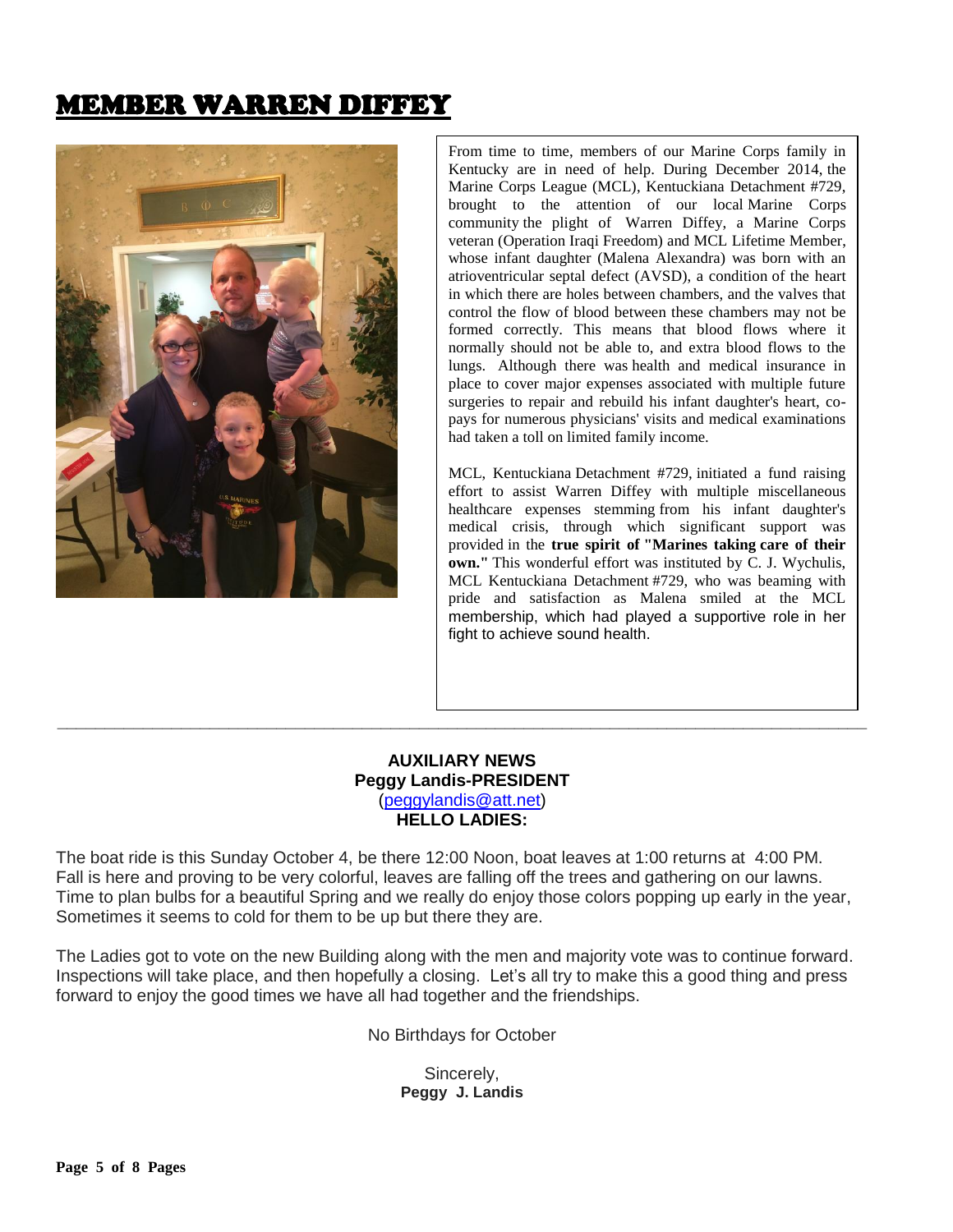# Pistol Team

Pistol team practice continues weekly on Tuesday nights at 6:30PM at Louisville Armory indoor range. Detachment members who are interested in firing with the team should report no later than 5:30PM. Practice continues each Tuesday through October 13<sup>th</sup>

Semper Fi, **Otis Fox (502)966-4636 home (502)682-6143 cell [\(otislois@twc.com\)](mailto:otislois@twc.com)**

## KENTUCKIANA DET. #729 MARINE CORPS LEAGUE MINUTES OF GENERAL MEETING SEPTEMBER 21, 2015

The meeting was called to order by Commandant Froehlich at 1900 hours. All officers were present or accounted for.

**Commandant John Forehlich announced that all further business would be on hold until the October meeting in order to allow ample time to address the question of purchasing interest in the BWC Building.** 

The first order of business was the question of whether the Ladies Auxiliary should be allowed to vote on the question of purchasing the BWC. **After discussion on By-laws and Robert's Rules of Order, Dale Salyers moved that we suspend the by-laws portion that prevent the Ladies Auxiliary from participating in the vote pertaining to the purchase of the Buechel Women's Club building. Mary Broussard seconded the motion. The motion required a 2/3's majority vote to pass. 76 members voted and all voted affirmatively with 4 No votes. The motion carried.**

The second order of business was to authorize the Commandant to represent the Detachment in the conduct of finalizing the consummation of the sale. **John Heffley made a motion "to move that the detachment purchase 50% interest in the Buechel Women's Club property and authorize Commandant John Froehlich to act on behalf of the League in all matters concerning the purchase of the property". The motion was seconded by Ralph Lindner. The motion carried.**

The Third order of business was the actual vote. The vote was conducted by ballot vote of members present or who had cast early votes according to the directives. Ballots were collected, and tallied by the appointed Officers headed by Sr. Vice-Commandant C. J. Wychulis, Sgt at Arms Charles Turner, and Allen Wallace.

**The vote resulted in 70 votes in favor of proceeding with the purchase of a ½ interest in the BWC building. There were 17 votes cast in opposition. The issue carried in excess of 2/3 majority vote.** 

#### **THERE WAS NO OTHER NEW BUSINESS**

### *FOR COMPLETE MINUTES PLEASE VISIT OUR WEBSITE*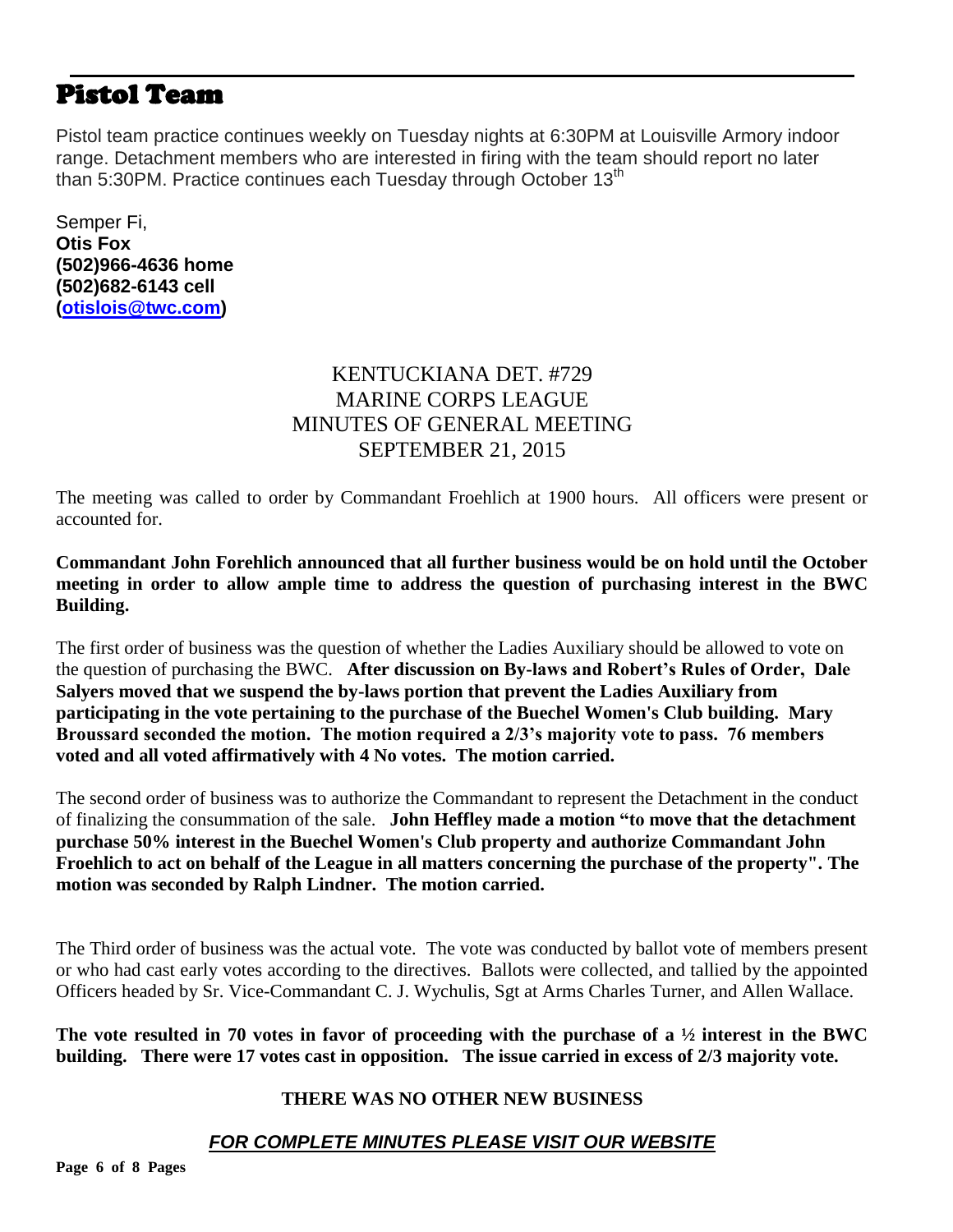#### **DUES RENEWALS FOR OCTOBER NEWSLETTER**

| <b>Previous Month</b> | <b>Current Month</b>                                                                           | <b>Next Month</b>                                                                                                                    |  |  |
|-----------------------|------------------------------------------------------------------------------------------------|--------------------------------------------------------------------------------------------------------------------------------------|--|--|
| <b>SEPTEMBER</b>      | <b>OCTOBER</b>                                                                                 | <b>SEPTEMBER</b>                                                                                                                     |  |  |
| 100% Renewed          | Garrett, Ronnie<br>Fentress, Roger<br>Reiter, Kenneth M.<br>Hoagland, Hank<br>Simpson, Charles | Adams, Chuck<br>Becherer, Ken<br>Bradbury, Don<br>Cresswell, Jim<br>Hilton, Steven<br>Likens, Mike<br>Mayer, Charles<br>Moore, Butch |  |  |

#### Marines,

Price, Paul C. Tomes, Aaron

Congratulations to the Detachment on attaining a 100% renewal for the month of September. **This is awesome!** Let's keep this record going. For all of those whose renewals are due in October, please get those dues in as soon as you can. We are on a good track at this time. We have two members from the month of August whom we hope will pull us up for the year. **Retention is important.** Being active is equally important to keep your members interested. If you are not involved in something, please think about how you can help the Detachment and by all means, ask to join in. Also, Toys for Tots is here! The Honors Visitation and Rifle Honors Detail are always looking for a few good Marines, and the pistol team is opening up another Division of competition, and finally, we now have our own building and things are really looking up. **Join in and "MAKE A DIFFERENCE".** 

**Thanks, Al Broussard**

#### **BIRTHDAYS FOR OCTOBER 2015**

| 10/1/1956 |   | Fox Otis               | 10/5/1949  |    | Barr. II John                  | 10/17/1947 17 |
|-----------|---|------------------------|------------|----|--------------------------------|---------------|
| 10/1/1935 |   | <b>Broussard Allen</b> | 10/6/1945  |    | Hall Lewis                     | 10/20/1938 20 |
| 10/1/1936 |   | Price Paul             | 10/7/1930  |    | <b>Schaad Marcus</b>           | 10/21/1976 21 |
| 10/1/1939 |   | Hall Bradford          | 10/8/1949  |    | Becherer Kenneth 10/24/1933 24 |               |
| 10/2/1950 | 2 | Fentress Roger         | 10/13/1951 | 13 | Salver William                 | 10/26/2025 26 |
| 10/3/1946 | 3 | Tom<br>Rausch          | 10/14/1931 | 14 | Heady Chris                    | 10/26/1976 26 |
| 10/4/1961 | 4 | Hoagland Hank          | 10/15/2025 | 15 | <b>Brunner Marc</b>            | 10/27/1935 27 |
|           |   |                        |            |    | Jordan Robert                  | 10/27/1935 28 |
|           |   |                        |            |    |                                |               |

#### **SPECIAL NOTICE FOR POTENTIAL PISTOL SHOOTERS**

**Anyone who would like to compete with our regular pistol team and form a special "Open Division Team" for submission of scores to National Headquarters is invited to attend the next team practice at 6:00 PM on Tuesday 29 September at the Louisville Armory Indoor range on Kiln Court. Please bring any center-fire automatic pistol, 60 rounds, and eye and ear protection. Our regular team will assist you in firing the annual record course of fire for Nation level Competition. You will be competing for trophies against other "Open Division teams from across the entire MCL. Our regular Service Team will finish it's record course of fire in October. Please come out and shoot with us!!! Semper Fi,** 

**Otis Fox (502) 682-6143**